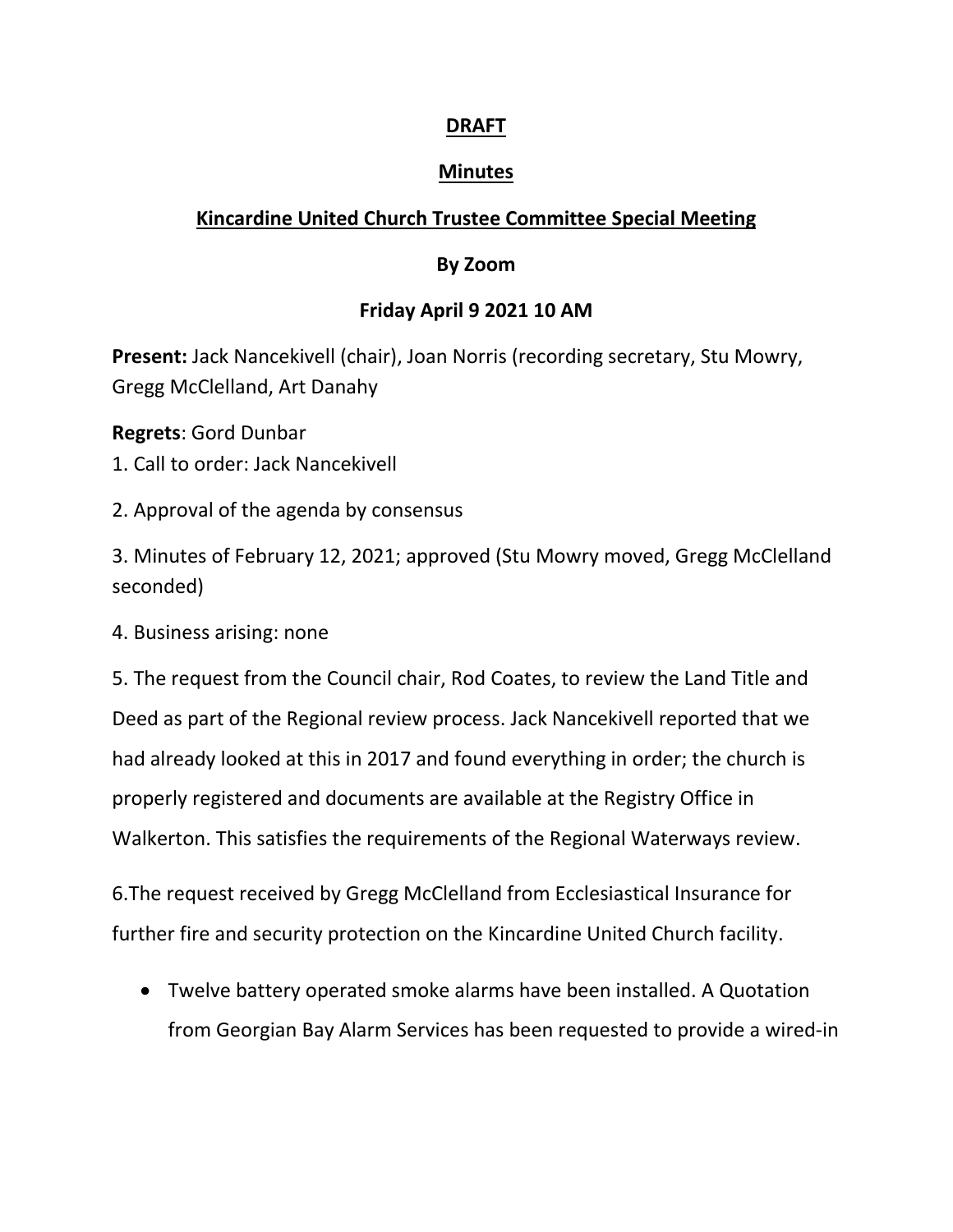system. It is anticipated that a wired system will be too costly and unnecessary.

- An alarm system also considered unnecessary in our highly visible location, as well as being too expensive.
- Liability: a system for logging snow shoveling etc. has been instituted in case of an injury claim.
- A form is to be provided by the Insurance Company to record any incidents of accident that occur on KUC property.

There was extensive discussion from the trustees on the cost and coverage provided by our current insurers. Gregg McClelland will investigate other possible Insurance carriers.

#### 7. Other reports

Investments: Art Danahy reported that in February, 2020, the value of our investments was \$109, 253.00. Currently, the value is \$94,714.19.

There was extensive discussion from all Trustees regarding church's finances. We are running low on funds, especially from givings. Special project requests tend to do better. Jack noted that we cannot let our investments fall below \$60,000 because of the conditions of two bequests.

Further discussion on budgeting and spending by various committees of the Church. Significant concern was expressed by the Trustees that we are living beyond our means. We may need to restrict the funding we provide to other causes.